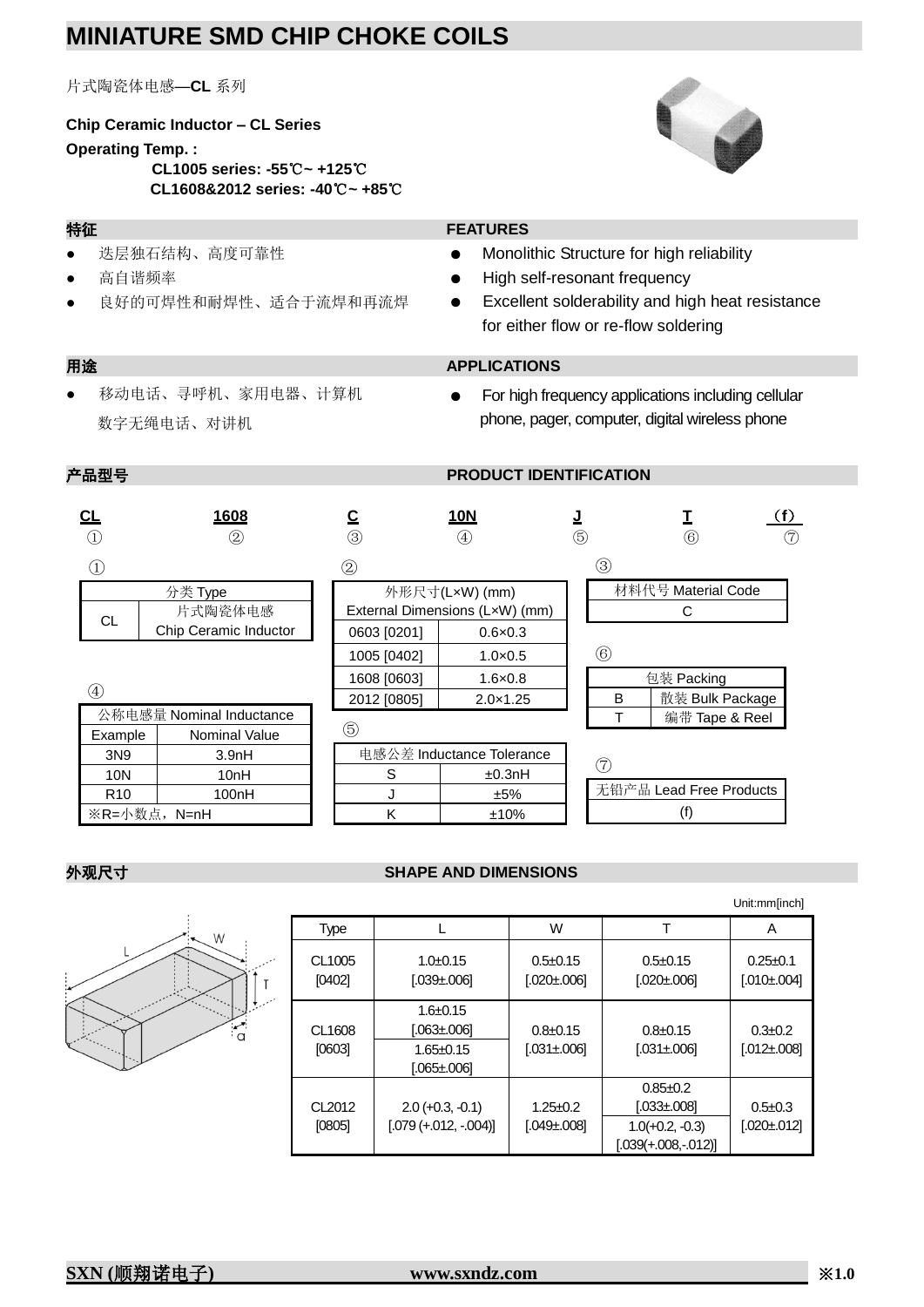# **MINIATURE SMD CHIP CHOKE COILS**

#### CL1005 TYPE

## 规格特性 **SPECIFICATIONS**

|                          |                   | Min.                         | ЦQ<br>Test              |     |     |     | Typical Q @ Freq. (MHz)  |                |                | Min.                               | Max, DC            | Max.                     |                                 |
|--------------------------|-------------------|------------------------------|-------------------------|-----|-----|-----|--------------------------|----------------|----------------|------------------------------------|--------------------|--------------------------|---------------------------------|
| <b>Part Number</b><br>型号 | Inductance<br>电感量 | Quality<br>Factor<br>踬<br>断. | Freq.<br>LQ<br>测试<br>频率 | 100 | 300 | 500 | 800                      | 1000           | 1800           | Self-resonant<br>Frequency<br>自谐频率 | Resistance<br>直流电阻 | Rated<br>Current<br>额定电流 | <b>Thickness</b><br>康度          |
| Units 单位                 | nH                | ٠                            | MHz                     |     |     |     | $\overline{\phantom{a}}$ |                |                | MHz                                | Ω                  | mA                       | mm [inch]                       |
| Symbol 符号                | L                 | Q                            | Freq                    |     |     |     | Q                        |                |                | S.R.F                              | <b>DCR</b>         | Ir                       | T.                              |
| CL1005C1N0S              | 1.0               | 8                            | 100                     | 11  | 21  | 25  | 33                       | 35             | 52             | 6000                               | 0.10               | 400                      |                                 |
| CL1005C1N2S              | 1.2               | 8                            | 100                     | 11  | 21  | 25  | 33                       | 35             | 52             | 6000                               | 0.10               | 400                      |                                 |
| CL1005C1N5S              | 1.5               | 8                            | 100                     | 11  | 21  | 25  | 33                       | 35             | 52             | 6000                               | 0.13               | 400                      |                                 |
| CL1005C1N8S              | 1.8               | 8                            | 100                     | 10  | 18  | 21  | 29                       | 32             | 49             | 6000                               | 0.14               | 400                      |                                 |
| CL1005C2N2S              | 2.2               | 8                            | 100                     | 10  | 17  | 21  | 28                       | 31             | 47             | 6000                               | 0.16               | 400                      |                                 |
| CL1005C2N7S              | 2.7               | 8                            | 100                     | 10  | 17  | 21  | 28                       | 31             | 46             | 5500                               | 0.17               | 400                      |                                 |
| CL1005C3N3S              | 3.3               | 8                            | 100                     | 10  | 17  | 21  | 28                       | 31             | 46             | 5500                               | 0.19               | 400                      |                                 |
| CL1005C3N9S              | 3.9               | 8                            | 100                     | 10  | 17  | 21  | 28                       | 31             | 45             | 5200                               | 0.22               | 400                      |                                 |
| CL1005C4N7S              | 4.7               | 8                            | 100                     | 10  | 17  | 21  | 28                       | 31             | 45             | 4800                               | 0.24               | 400                      |                                 |
| CL1005C5N6S              | 5.6               | 8                            | 100                     | 10  | 17  | 21  | 25                       | 29             | 44             | 4600                               | 0.27               | 400                      |                                 |
| CL1005C6N8               | 6.8               | 8                            | 100                     | 10  | 18  | 21  | 26                       | 30             | 44             | 4000                               | 0.32               | 300                      |                                 |
| CL1005C8N2 <sup>D</sup>  | 8.2               | 8                            | 100                     | 10  | 18  | 21  | 26                       | 30             | 43             | 3600                               | 0.37               | 300                      |                                 |
| CL1005C10No              | 10                | 8                            | 100                     | 10  | 18  | 21  | 26                       | 30             | 42             | 3200                               | 0.42               | 300                      | $0.5+0.15$<br>$[.020 \pm .006]$ |
| CL1005C12No              | 12                | 8                            | 100                     | 10  | 17  | 21  | 24                       | 27             | 33             | 2800                               | 0.50               | 300                      |                                 |
| CL1005C15No              | 15                | 8                            | 100                     | 10  | 17  | 20  | 23                       | 26             | 27             | 2500                               | 0.55               | 300                      |                                 |
| CL1005C18No              | 18                | 8                            | 100                     | 10  | 17  | 20  | 21                       | 23             | 9              | 2200                               | 0.65               | 300                      |                                 |
| CL1005C22No              | 22                | 8                            | 100                     | 10  | 18  | 21  | 22                       | 23             |                | 2000                               | 0.80               | 200                      |                                 |
| CL1005C27No              | 27                | 8                            | 100                     | 10  | 18  | 20  | 21                       | 22             | $\blacksquare$ | 1600                               | 0.90               | 200                      |                                 |
| CL1005C33No              | 33                | 8                            | 100                     | 10  | 18  | 20  | 21                       | 21             | ÷,             | 1300                               | 1.00               | 200                      |                                 |
| CL1005C39No              | 39                | 8                            | 100                     | 10  | 18  | 19  | 20                       | 17             |                | 1200                               | 1.20               | 150                      |                                 |
| CL1005C47No              | 47                | 8                            | 100                     | 10  | 18  | 19  | 18                       | $\blacksquare$ | $\blacksquare$ | 1000                               | 1.30               | 150                      |                                 |
| CL1005C56No              | 56                | 8                            | 100                     | 10  | 18  | 19  | 13                       |                | $\overline{a}$ | 900                                | 1.60               | 150                      |                                 |
| CL1005C68No              | 68                | 8                            | 100                     | 10  | 18  | 19  | 13                       |                |                | 900                                | 2.10               | 150                      |                                 |
| CL1005C82No              | 82                | 8                            | 100                     | 10  | 18  | 19  | 13                       | $\blacksquare$ | $\blacksquare$ | 900                                | 2.40               | 150                      |                                 |
| CL1005CR10 <sup>D</sup>  | 100               | 8                            | 100                     | 10  | 18  | 19  | 13                       |                |                | 900                                | 2.60               | 150                      |                                 |

 $\%$  $\Box$ : Please specify the inductance tolerance code (J= $\pm$ 5%, K= $\pm$ 10%). The product with tolerance less than $\pm$ 5%,  $\pm$ 10% is also available. Please contact your local sales.

#### CL1608 TYPE

|                   |                   | Min.                         | ЦQ<br><b>Test</b>       |     |     |     |                          | Typical Q @ Freq. (MHz) |      | Min.                               | Max DC             | Max Rated       |                                     |
|-------------------|-------------------|------------------------------|-------------------------|-----|-----|-----|--------------------------|-------------------------|------|------------------------------------|--------------------|-----------------|-------------------------------------|
| Part Number<br>型号 | Inductance<br>电感量 | Quality<br>Factor<br>踬<br>趼. | Freq.<br>LQ<br>测试<br>频率 | 100 | 300 | 500 | 800                      | 1000                    | 1800 | Self-resonant<br>Frequency<br>自谐频率 | Resistance<br>直流电阻 | Current<br>额定电流 | <b>Thickness</b><br>厚度              |
| Units 单位          | nH                | ۰.                           | <b>MHz</b>              |     |     |     | $\overline{\phantom{0}}$ |                         |      | <b>MHz</b>                         | Ω                  | mA              | mm [inch]                           |
| Symbol 符号         |                   | Q                            | Freq                    |     |     |     | Q                        |                         |      | S.R.F                              | <b>DCR</b>         | <b>Ir</b>       | т                                   |
| CL1608C1N5S       | 1.5               | 8                            | 100                     | 12  | 22  | 37  | 38                       | 68                      | 85   | 6000                               | 0.10               | 500             |                                     |
| CL1608C1N8S       | 1.8               | 8                            | 100                     | 12  | 21  | 33  | 35                       | 61                      | 85   | 6000                               | 0.12               | 500             |                                     |
| CL1608C2N2S       | 2.2               | 8                            | 100                     | 12  | 26  | 40  | 39                       | 60                      | 85   | 6000                               | 0.20               | 500             |                                     |
| CL1608C2N7S       | 2.7               | 8                            | 100                     | 12  | 23  | 27  | 37                       | 47                      | 85   | 6000                               | 0.20               | 500             |                                     |
| CL1608C3N3S       | 3.3               | 8                            | 100                     | 12  | 23  | 27  | 36                       | 47                      | 77   | 6000                               | 0.20               | 500             |                                     |
| CL1608C3N9S       | 3.9               | 8                            | 100                     | 12  | 25  | 28  | 38                       | 47                      | 73   | 6000                               | 0.20               | 500             |                                     |
| CL1608C4N7S       | 4.7               | 8                            | 100                     | 12  | 26  | 30  | 38                       | 49                      | 81   | 6000                               | 0.20               | 500             |                                     |
| CL1608C5N6S       | 5.6               | 8                            | 100                     | 12  | 26  | 29  | 35                       | 34                      | 28   | 5000                               | 0.30               | 500             | $0.8 \pm 0.15$<br>$[.031 \pm .006]$ |
| CL1608C6N8        | 6.8               | 8                            | 100                     | 12  | 23  | 27  | 35                       | 40                      | 63   | 4500                               | 0.30               | 500             |                                     |
| CL1608C8N2        | 8.2               | 8                            | 100                     | 12  | 22  | 26  | 33                       | 39                      | 50   | 4000                               | 0.30               | 500             |                                     |
| CL1608C10No       | 10                | 8                            | 100                     | 14  | 25  | 31  | 38                       | 45                      | 64   | 3500                               | 0.50               | 300             |                                     |
| CL1608C12No       | 12                | 8                            | 100                     | 14  | 24  | 28  | 35                       | 39                      | 50   | 2800                               | 0.50               | 300             |                                     |
| CL1608C15No       | 15                | 8                            | 100                     | 14  | 22  | 27  | 34                       | 40                      | 45   | 2300                               | 0.60               | 300             |                                     |
| CL1608C18No       | 18                | 8                            | 100                     | 14  | 24  | 28  | 35                       | 38                      | 37   | 2200                               | 0.60               | 300             |                                     |
| CL1608C22No       | 22                | 8                            | 100                     | 15  | 27  | 32  | 38                       | 43                      | 36   | 2000                               | 0.60               | 300             |                                     |

## **SXN (**顺翔诺电子**) www.sxndz.com** ※**2.0**